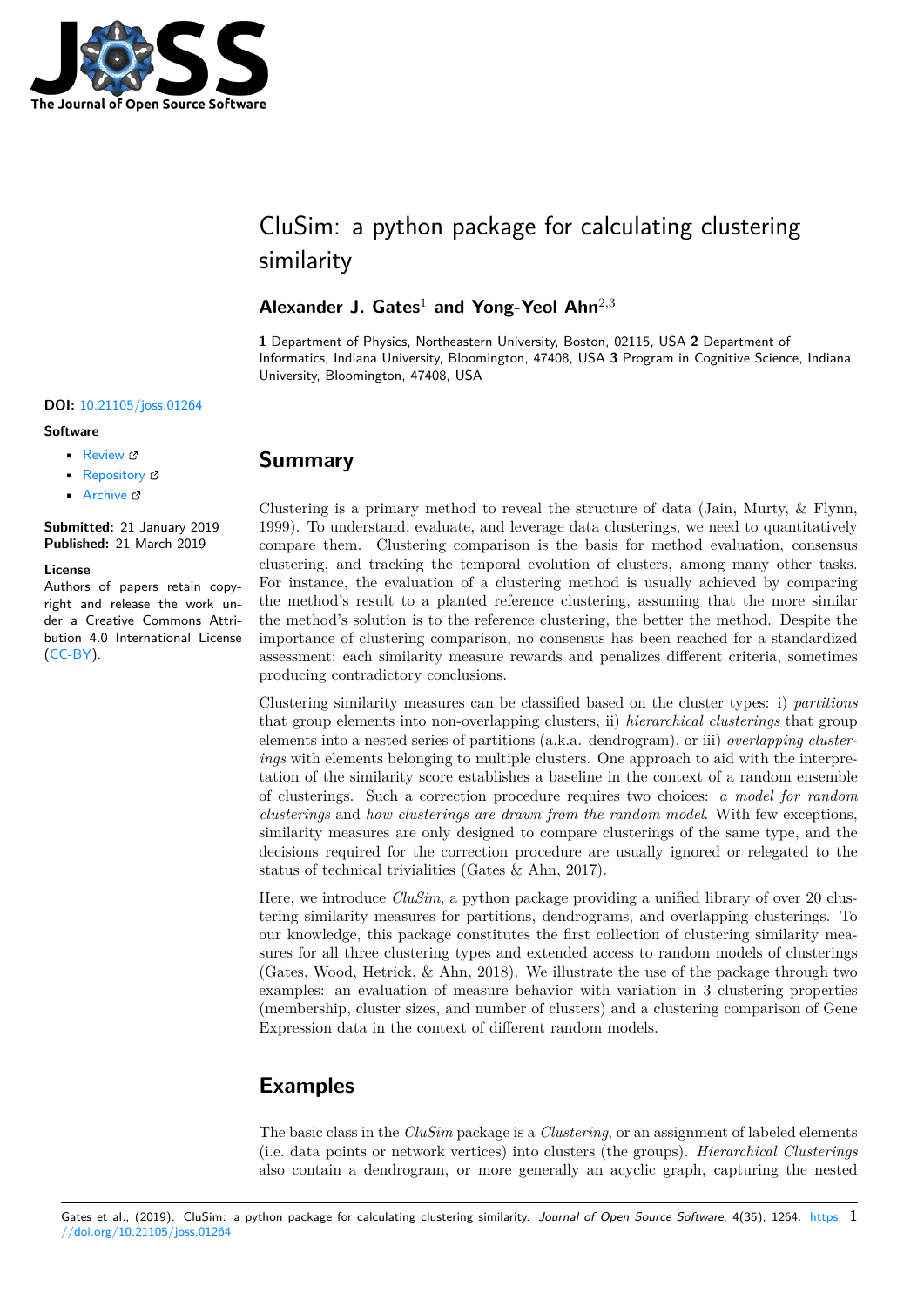

structure of the clusters. In *CluSim*, a *Clustering* can be instantiated from 7 different common formats, including full support for *scipy*, *scikit-learn*, and *dendropy* clustering formats (Pedregosa et al., 2011; Sukumaran & Holder, 2010).

*CluSim* provides more than 20 clustering similarity and distance measures for the comparison between two *Clusterings*. All similarity measures produce a score in the range [0*,* 1], where 1 indicates identical clusterings and 0 indicates maximally dissimilar clusterings. See the online documentation for a detailed list and mathematical definitions of these similarity measures.

The clustering similarity measures presented here differ in how each evaluates the tradeoffs between variation in three primary characteristics of clusterings: the grouping of elements into clusters, the number of clusters, and the size distribution of those clusters (Gates et al., 2018). To illustrate these trade-offs, we present three simple examples in Fig. 1. In the first example, 1,024 elements are grouped into 32 clusters of equal size and compared against a similar clustering with a fraction of the elements randomly exchanged between the clusters, keeping the same cluster sizes. As seen in Fig. 1**a**), all similarity measures decrease as the fraction of shuffled elements increases, but the measures differ on whether they can differentiate between clusterings that are completely random, or if there is a discontinuous jump in the similarity value. In the second example, 1,024 elements are grouped into 32 clusters of equal size and compared against a similar clustering with increasing cluster size skew-ness. As seen in Fig. 1**b**), some similarity measures decrease as the fraction cluster size heterogeneity increases, while others increase. Finally, in the third example, 1,024 elements are grouped into 8 clusters of equal size and compared against a similar clustering with an increasing number of equal-sized clusters. As seen in Fig. 1**c**), most similarity measures decrease as the number of clusters increases, but the normalized mutual information increases. For more details and an extended interpretation of these experiments, see the analysis in Gates et al (2019) (Gates et al., 2018). Ultimately, the practitioner should choose a clustering similarity measure that is sensitive to the relevant features of the clusterings for the problem at hand.

To facilitate comparisons within a set of clusterings, it is often argued to consider clustering similarity in the context of a random baseline (Gates & Ahn, 2017; Hubert & Arabie, 1985; Vinh, Epps, & Bailey, 2009). The *CluSim* package provides both analytic and statistical sampling methods for calculating such a correction for chance. Analytic solutions are available for the Rand index and Normalized Mutual Information using five random models: the permutation model, both one-sided and two-sided models for clusterings with a fixed number of clusters, and both one-sided and two-sided models for all random clusterings. See Gates  $\&$  Ahn (2017) (Gates  $\&$  Ahn, 2017) for detailed derivations and explanations of the differences between clustering random models. For all other similarity measures, the correction for chance is estimated by randomly sampling the random ensemble of *Clusterings* using the provided random Clustering generators.

A typical comparison using a correction for chance is illustrated in Fig. 2. Agglomerative Hierarchical Clustering was applied to gene expression data from (Souto, Costa, Araujo, Ludermir, & Schliep, 2008) and compared to the true classification of cancer types using the Rand Index (0*.*5, red). To determine if the Rand Index of 0*.*5 is indeed a good score, it is assessed relative to the distribution of pairwise comparisons amongst a sample of 100 random *Clusterings* from the Permutation model (blue, see [Hubert1985adjrand]) with mean Rand index of 0*.*44 (black). Thus, the naive assessment would conclude that Agglomerative Hierarchical Clustering has performed better than would be expected by chance. However, the more appropriate random model for this scenario is provided by the one-sided model with a Fixed Number of Clusters (see [Gates2017impact]), since Agglomerative Hierarchical Clustering fixes the number of clusters but not their sizes, and the comparison is made to a ground truth clustering. The distribution of pairwise comparisons amongst a sample of 100 random samples from this random model (blue)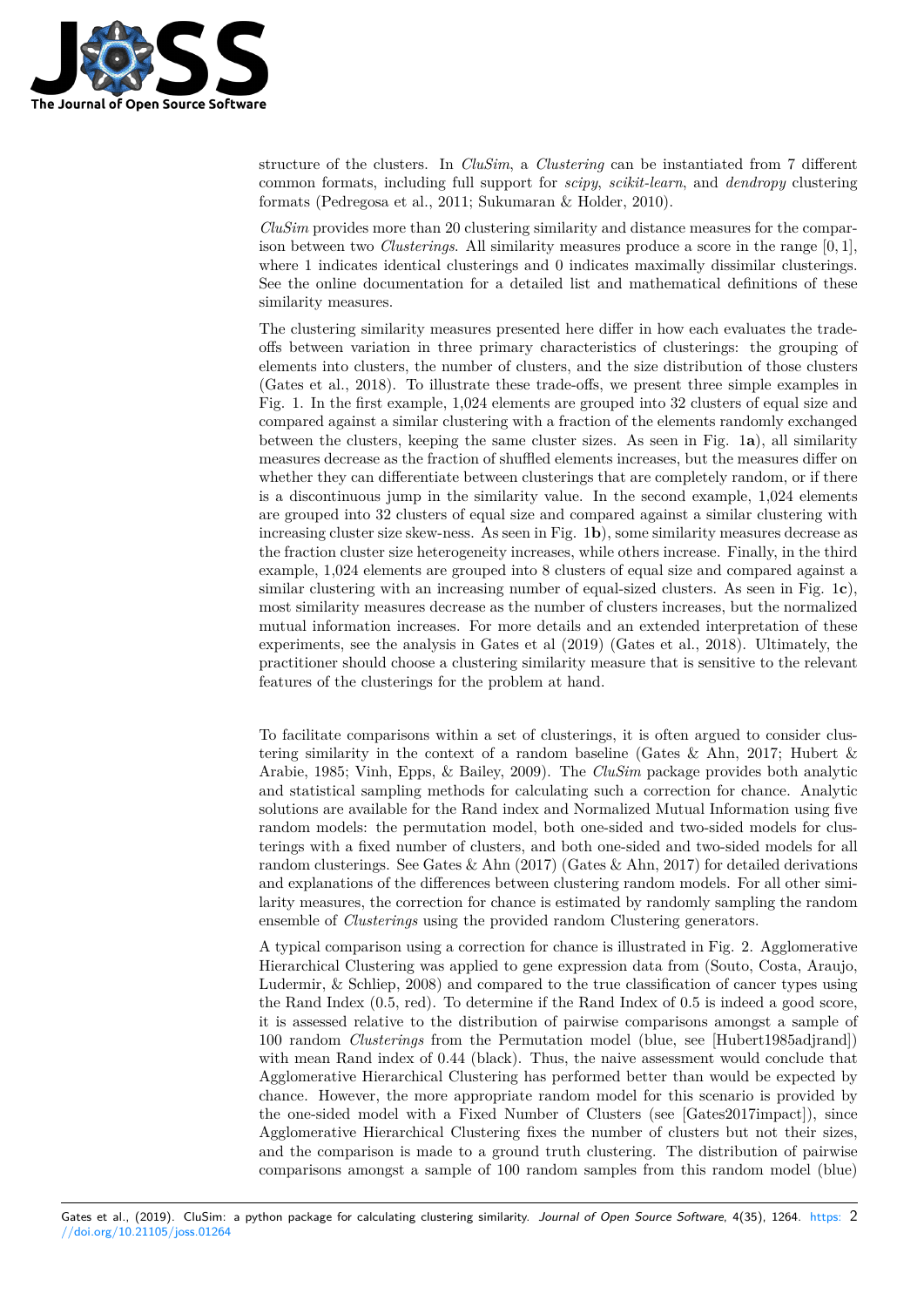



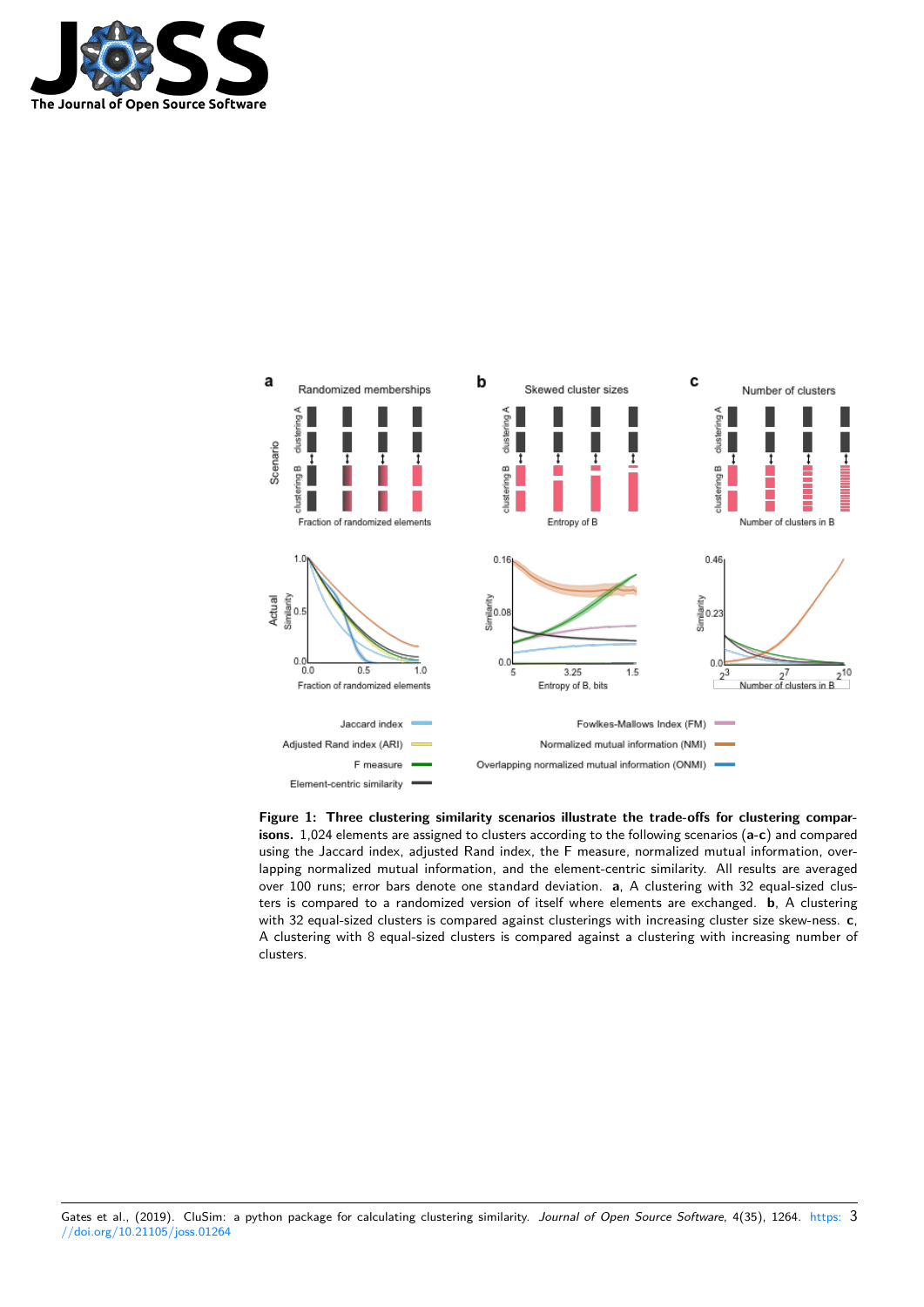



**Figure 2: Evaluating clustering comparisons w.r.t. random models.**. A comparison using the Rand Index between the classification of cancer types and clustering labels derived using Hierarchical Clustering on gene expression data (0*.*5, red). above, Pairwise comparisons between samples from the Permutation model (blue, see [Hubert1985adjrand]) with mean 0*.*44 (black). below, Pairwise comparisons between samples from the one-sided model with a Fixed Number of Clusters (blue, see [Gates2017impact]) with mean 0*.*59 (black). The Permutation model suggests Hierarchical Clustering is more similar to the ground truth than a random clustering, while the one-sized fixed number of clusterings model, the more appropriate model for this scenario, reveals that the result is less similar than random clusterings.

with a mean similarity of 0.59 (black), demonstrates that Agglomerative Hierarchical Clustering actually performed worse than if we had drawn a random clustering!

# **Acknowledgements**

The authors would like to thank Ian Wood for thoughtful discussions, and Andre David for suggestions which significantly improved the presentation of this work.

### **References**

Gates, A. J., & Ahn, Y.-Y. (2017). The impact of random models on clustering similarity. *Journal of Machine Learning Research*, *18*(87), 1–28. doi:10.1101/196840

Gates, A. J., Wood, I. B., Hetrick, W. P., & Ahn, Y.-Y. (2018). On comparing clusterings: An element-centric framework unifies overlaps and hierarchy.

Hubert, L., & Arabie, P. (1985). Comparing partitions. *[Journal of Clas](https://doi.org/10.1101/196840)sification*, *2*(1), 193–218. doi:10.1007/BF01908075

Jain, A. K., Murty, M. N., & Flynn, P. J. (1999). Data clustering: A review. *ACM Computing Surveys (CSUR)*, *31*(3), 264–323. doi:10.1145/331499.331504

Pedregosa, F[., Varoquaux, G., Gra](https://doi.org/10.1007/BF01908075)mfort, A., Michel, V., Thirion, B., Grisel, O., Blondel, M., et al. (2011). Scikit-learn: Machine learning in Python. *Journal of Machine Learning Research*, *12*, 2825–2830.